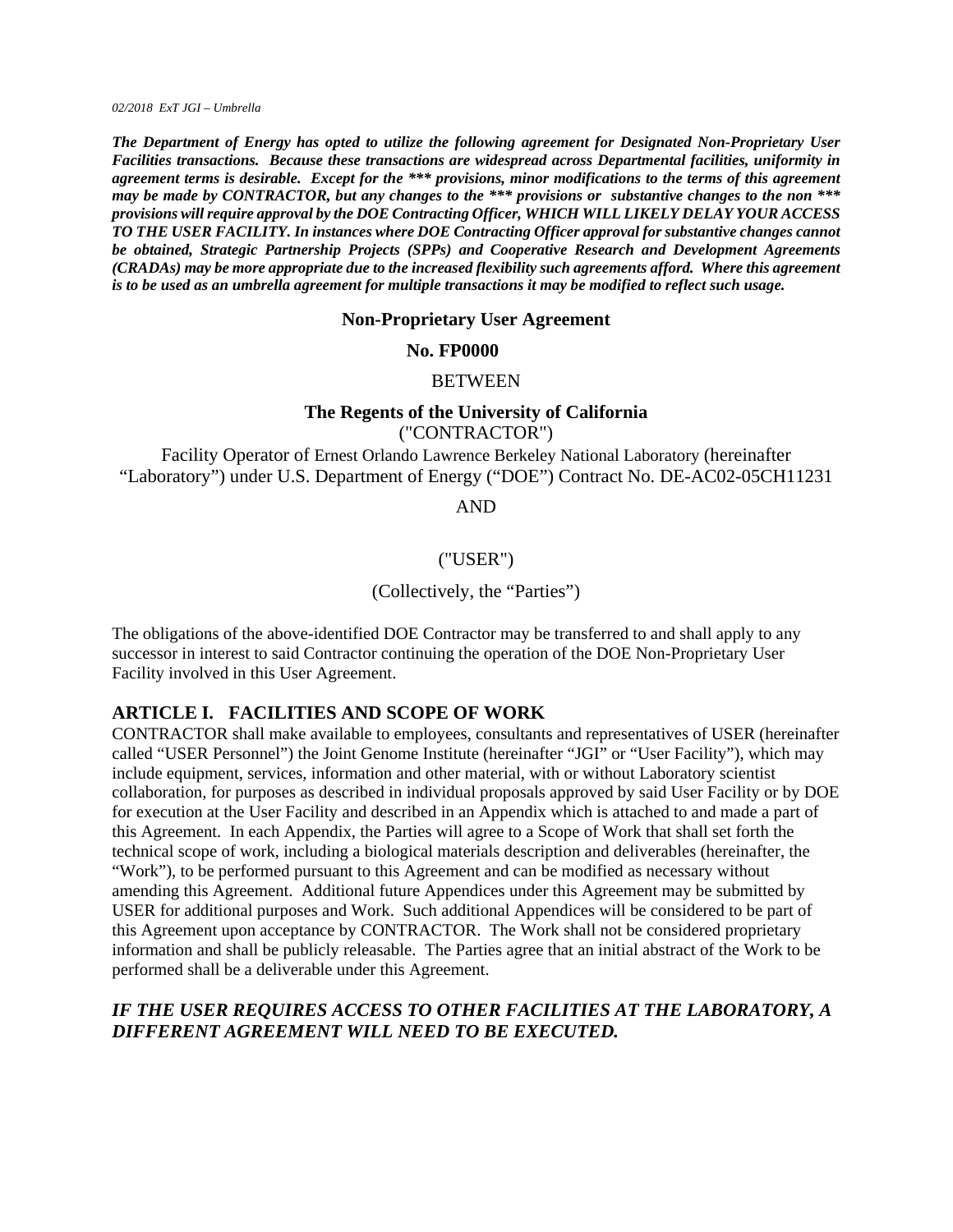# **ARTICLE II. TERM OF THE AGREEMENT**

This Agreement shall have a term of five (5) years from the effective date. The term of this Agreement shall be effective as of the date on which it is signed by the last of the Parties. Unless terminated by either Party in accordance with Article XVI., or as directed by DOE, this Agreement shall automatically renew for additional five-year terms.

# **ARTICLE III. COST**

Each Party will bear its own costs and expenses associated with this Agreement. No money will be transferred to or from either Party as consideration, in whole or in part, for this Agreement.

# **ARTICLE IV. ADMISSION REQUIREMENTS—JGI SITE ACCESS**

If USER Personnel consult with JGI staff on site, USER Personnel must complete all JGI Site Access documentations and requirements. USER Personnel must comply with all applicable safety, health, access to information, security and environmental requirements of the JGI.

# **ARTICLE V. PROPERTY AND MATERIALS\*\*\***

- **A.** If USER needs to furnish equipment, tooling, test apparatus, or assist in performance of sequencing tasks at the JGI, the Agreement or Appendix will be amended accordingly.
- **B.** The Parties understand that under the Work, materials may be exchanged, including without limitation, biological materials that can be replicated or reproduced, such as plasmids, deoxyribonucleic acid molecules, ribonucleic acid molecules, living organisms of any sort and their progeny, including viruses, prokaryote and eukaryote cells, etc. While every effort at JGI will be made to properly handle the materials, USER acknowledges that any material supplied by USER or to the USER may be damaged, consumed or lost. USER materials (including biological materials, vectors, nucleotide constructs, residues and/or other contaminated material) remaining at JGI after performance of the Work or analysis will be removed in their then condition and handled in accordance with the Work.
- **C.** USER asserts that it has, or has obtained from its collaborators for the Work, either title or sufficient legal rights in the material, sequences, and information to be provided to the JGI in accordance with the Work and this User Agreement, including that there are no third party intellectual property rights in the materials or sequences that would be infringed or misappropriated under the Work.

# **ARTICLE VI. SCHEDULING\*\*\***

USER understands that CONTRACTOR will have sole responsibility and discretion for allocating and scheduling usage of the User Facilities and equipment needed for or involved under this Agreement.

# **ARTICLE VII. INDEMNITY AND LIABILITY\*\*\***

#### **A. Personnel Relationships**  USER shall be responsible for the acts or omissions of its Personnel.

# **B. Product Liability**

To the extent permitted by United States ("US") and US State law of the USER, if USER utilizes the Work derived from this Agreement in the making, using, or selling of a product, process or service, then USER hereby agrees to hold harmless and indemnify CONTRACTOR and the US Government, their officers, agents and employees from any and all liability, claims, damages, costs and expenses, including attorney fees, for injury to or death of persons, or damage to or destruction of property, as a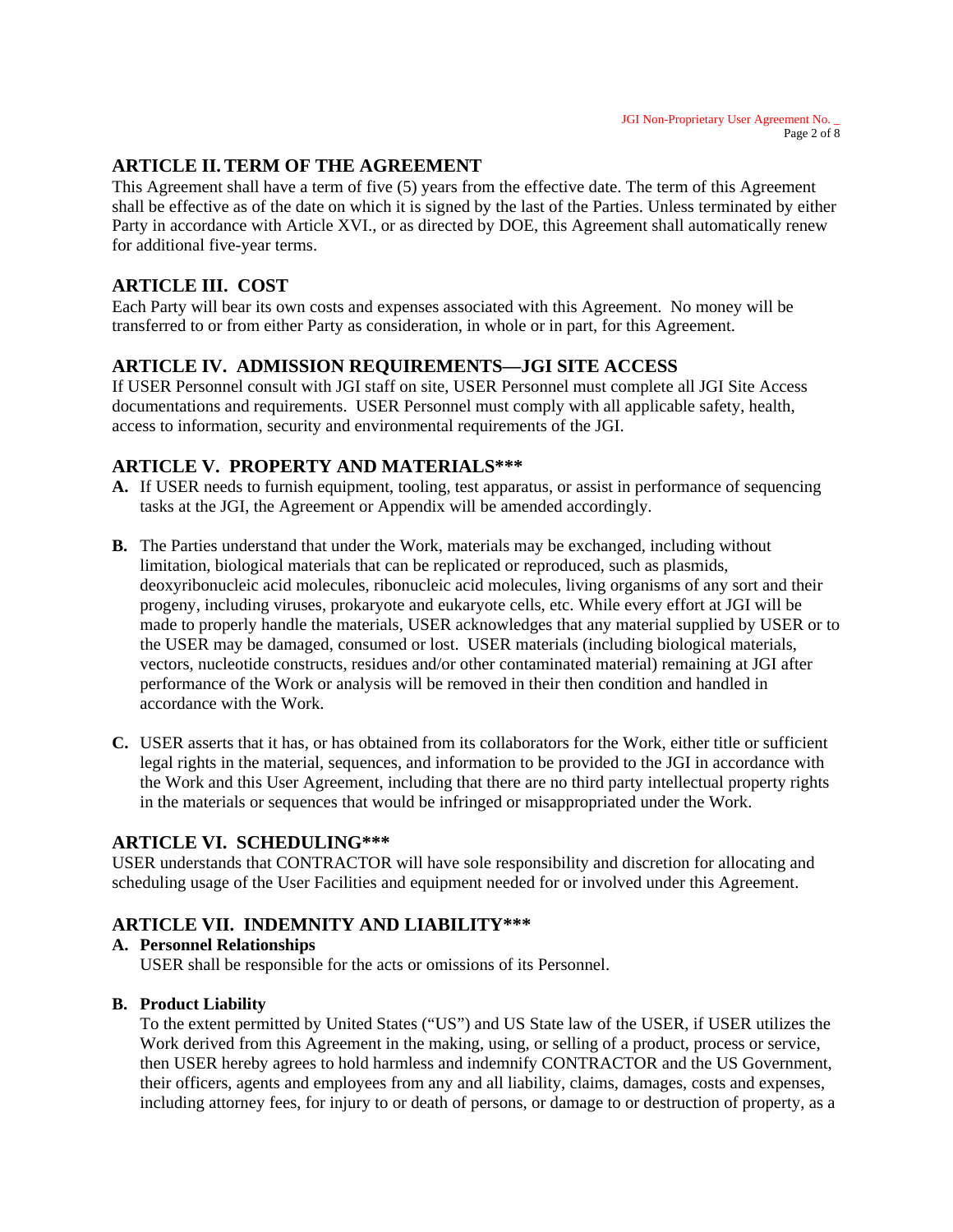result of or arising out of such utilization of the Work by or on behalf of USER, its assignees or **licensees** 

# **C. General Indemnity**

To the extent permitted by US and US State law of the USER, USER hereby agrees to indemnify and hold harmless CONTRACTOR and the US Government, their officers, agents and employees from any and all liability, claims, damages, costs and expenses, including attorney fees, for injury to or death of persons, or damage to or destruction of property, to the extent such liability, claims, or damages is caused by or contributed to the negligence or intentional misconduct of USER or its employees or representatives during the performance of the Work under this Agreement.

# **D. Patent and Copyright Indemnity—Limited**

To the extent permitted by US and US State law of the USER, USER shall fully indemnify the US Government and CONTRACTOR and their officers, agents, and employees for infringement of any United States patent or copyright arising out of any acts required or directed or performed by USER under the Agreement to the extent such acts are not normally performed at the User Facility.

- **E.** To the extent permitted by US and US State law of the USER, USER hereby agrees that all indemnifications provided by USER in the above paragraphs B, C, and D also include the CONTRACTOR vendors and suppliers of any CONTRACTOR biological materials generated in the course of the Work.
- **F.** The liability and indemnity provisions in paragraphs B, C, D and E above shall not apply unless USER shall have been informed as soon as practicable by CONTRACTOR or the US Government of the suit or action alleging such liability or infringement, and such indemnity shall not apply to a claimed liability infringement that is settled without the consent of USER unless required by a court of competent jurisdiction.

#### **G. General Disclaimer -**

THE GOVERNMENT AND CONTRACTOR MAKE NO EXPRESS OR IMPLIED WARRANTY AS TO THE CONDITIONS OF THE USER FACILITY FURNISHED HEREUNDER. IN ADDITION, THE GOVERNMENT, CONTRACTOR AND USER MAKE NO EXPRESS OR IMPLIED WARRANTY AS TO THE RESEARCH OR ANY INTELLECTUAL PROPERTY, GENERATED INFORMATION, OR PRODUCT MADE OR DEVELOPED UNDER THIS AGREEMENT, OR THE OWNERSHIP, MERCHANTABILITY, OR FITNESS FOR A PARTICULAR PURPOSE OF THE RESEARCH OR RESULTING PRODUCT; THAT THE GOODS, SERVICES, MATERIALS, PRODUCTS, PROCESSES, INFORMATION, OR DATA TO BE FURNISHED HEREUNDER WILL ACCOMPLISH INTENDED RESULTS OR ARE SAFE FOR ANY PURPOSE INCLUDING THE INTENDED PURPOSE; OR THAT ANY OF THE ABOVE WILL NOT INTERFERE WITH PRIVATELY OWNED RIGHTS OF OTHERS. THE GOVERNMENT, CONTRACTOR AND/OR USER SHALL NOT BE LIABLE FOR SPECIAL, CONSEQUENTIAL, OR INCIDENTAL DAMAGES ATTRIBUTED TO USE OF SUCH FACILITIES, RESEARCH OR RESULTING PRODUCT, INTELLECTUAL PROPERTY, GENERATED INFORMATION, OR PRODUCT MADE OR DELIVERED UNDER THIS **AGREEMENT** 

# **ARTICLE VIII. PATENT RIGHTS\*\*\***

This Patent Rights clause, which is binding on the Parties, shall cover Work approved in accordance with JGI requirements.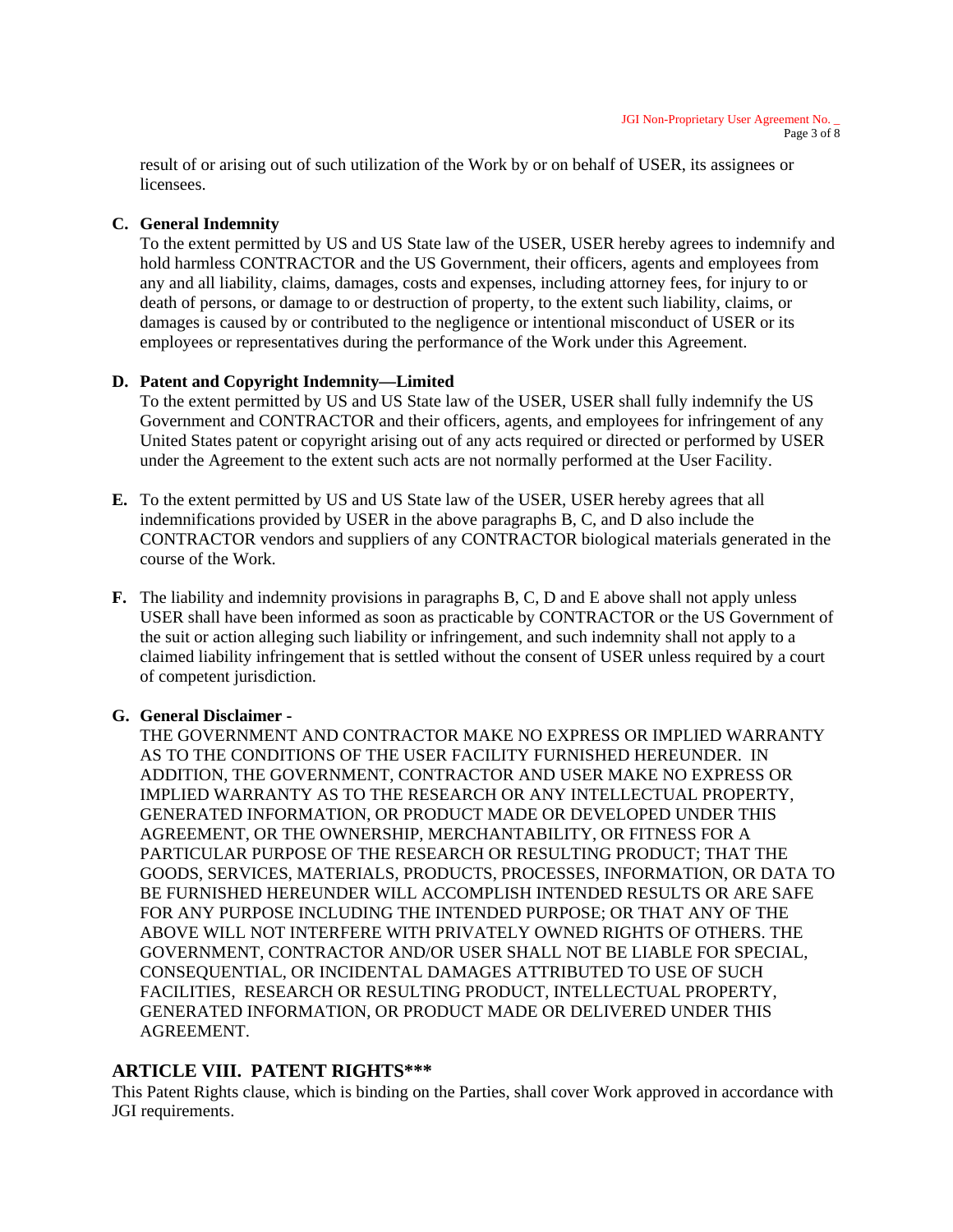If research subject to this Agreement is performed by the USER under a federal agency grant or contract, then, to the extent that the patent rights provisions in the USER's grant or contract with a federal agency are inconsistent with the terms and conditions contained in this Article, the terms and conditions of the grant or contract shall apply.

### **A. Definitions**

- **1.** "Subject Invention" means any invention or discovery conceived or first actually reduced to practice in the course of or under this Agreement.
- **2.** "USER Invention" means any Subject Invention of USER.
- **3.** "CONTRACTOR Invention" means any Subject Invention of CONTRACTOR.
- **4.** "Patent Counsel" means the DOE Counsel for Intellectual Property assisting the DOE Contracting activity.

### **B. Subject Inventions**

CONTRACTOR and USER agree to disclose their Subject Inventions to each other, concurrent with reporting such Subject Inventions to DOE.

### **C. CONTRACTOR's Rights**

Except as provided below in the case of joint inventions, CONTRACTOR Inventions will be governed by the provisions of CONTRACTOR'S Prime Contract for operation of the User Facility.

#### **D. USER's Rights**

Subject to the provisions herein, USER may elect title to any USER Invention and in any resulting patent secured by USER within one year of reporting the subject invention to DOE. The USER shall file a US patent application within a reasonable period of time. Where appropriate, the filing of patent applications by USER is subject to DOE security regulations and requirements.

#### **E. Joint Inventions**

For Subject Inventions conceived or first actually reduced to practice under this Agreement that are joint Subject Inventions made by CONTRACTOR and USER, each Party shall have the option to elect and retain title to its undivided rights in such joint Subject Inventions.

#### **F. Rights of Government**

- **1.** USER agrees to timely assign to the Government, if requested, the entire right, title, and interest in any country to each USER Invention where USER:
	- **a.** Does not elect to retain such rights; or
	- **b.** Fails to timely have a patent application filed in that country on the USER Invention or decides not to continue prosecution or not to pay the maintenance fees covering the Invention; or
	- **c.** At any time, no longer desires to retain title.
- **2.** USER shall provide the Government a copy of any application filed by USER promptly after such application is filed, including its serial number and filing date.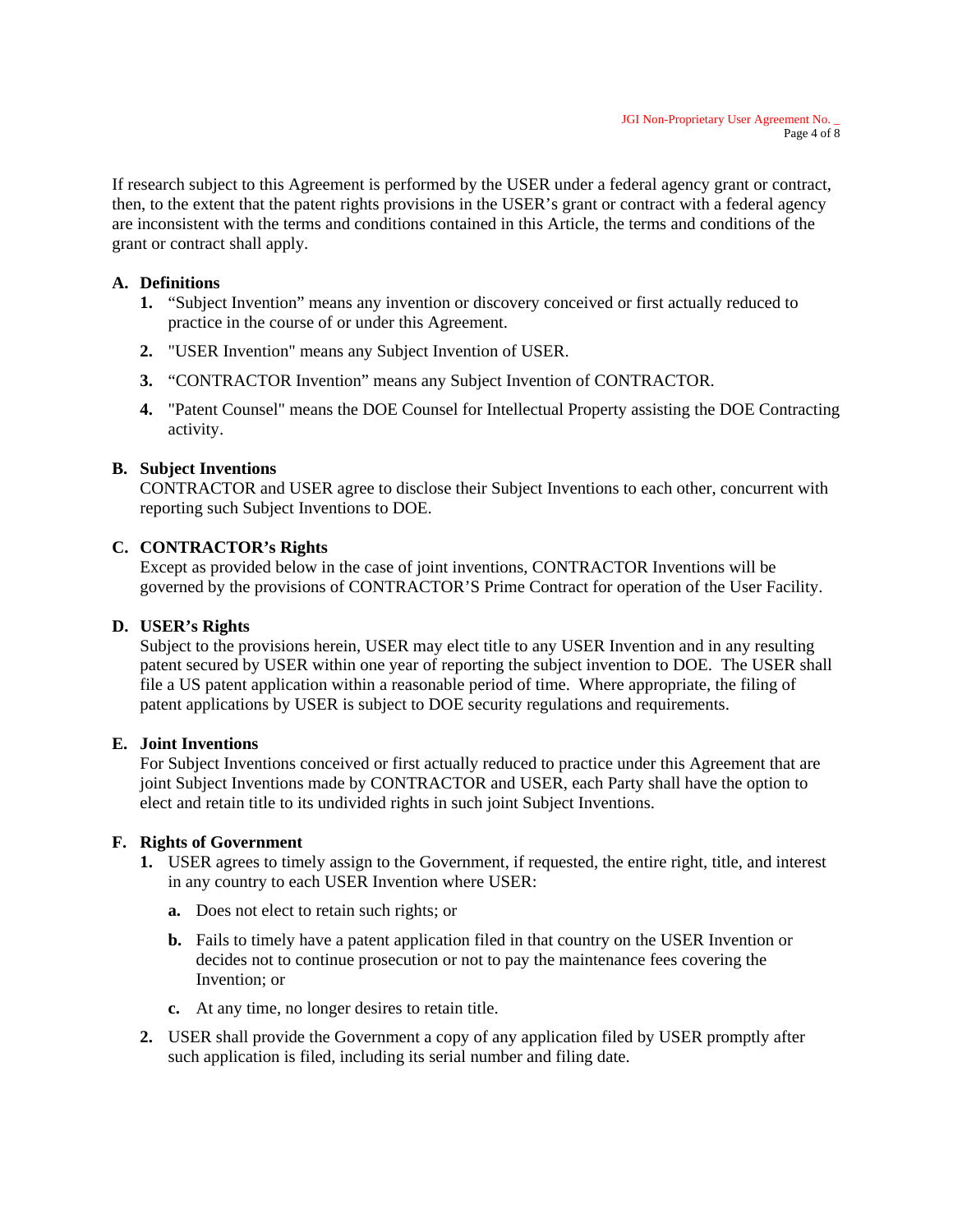- **3.** USER hereby grants to the Government a nonexclusive, nontransferable, irrevocable, paid-up license to practice or have practiced for or on behalf of the United States Government the USER Invention made under said project throughout the world.
- **4.** USER acknowledges that the DOE has certain March-in Rights to any USER Inventions elected by the USER in accordance with 48 C.F.R. 27.304-1(g) and that the USER is subject to the requirements with respect to preference for U.S. industry pursuant to 35 U.S.C. § 204 to any USER Inventions elected by the USER.
- **5.** The USER agrees to include, within the specification of any U.S. patent applications and any patent issuing thereon covering a USER Invention, the following statement: "The Government has rights in this invention pursuant to a User Agreement (specify number) between (USER name) and The Regents of the University of California, which manages and operates Ernest Orlando Lawrence Berkeley National Laboratory for the US Department of Energy."
- **6.** USER agrees to submit on request, periodic reports to DOE no more frequently than annually on the utilization of USER Inventions or on efforts to obtain such utilization that are being made by USER or its licensees or assignees.

### **7. Facilities License**

USER agrees to and does hereby grant to the Government a nonexclusive, nontransferable, irrevocable, paid-up license in and to any inventions or discoveries, regardless of when conceived or actually reduced to practice or acquired by USER, which are incorporated in the User Facility as a result of this Agreement to such an extent that the User Facility is not restored to the condition existing prior to the Agreement (1) to practice or to have practiced by or for the Government at the User Facility, and (2) to transfer such licenses with the transfer of that User Facility. The acceptance or exercise by the Government of the aforesaid rights and license shall not prevent the Government at any time from contesting the enforceability, validity or scope of, or title to, any rights or patents herein licensed.

# **G. Invention Report and Election**

 USER shall furnish the Patent Counsel a written report concerning each USER Invention within six months after conception or first actual reduction to practice, whichever occurs first. If USER wishes to elect title to the Invention, a notice of election should be submitted with the report or within one year of such date of reporting.

# **ARTICLE IX. RIGHTS IN TECHNICAL DATA\*\*\***

#### **A. Definitions**

- **1.** "Technical Data" means recorded information regardless of form or characteristic, of a scientific or technical nature. Technical Data as used herein does not include financial reports, costs analyses, and other information incidental to Agreement administration.
- **2.** "Proprietary Data" means Technical Data which embody trade secrets developed at private expense, outside of this Agreement.
- **3.** "Unlimited Rights" means right to use, duplicate, or disclose Technical Data, in whole or in part, in any manner and for any purpose whatsoever, and to permit others to do so.

#### **B. Allocation of Rights**

The US Government and the USER shall have Unlimited Rights in Technical Data first produced or specifically used in the performance of this Agreement. USER may request the data when generated if practical. Sequences and related information that will be posted to GenBank or otherwise be made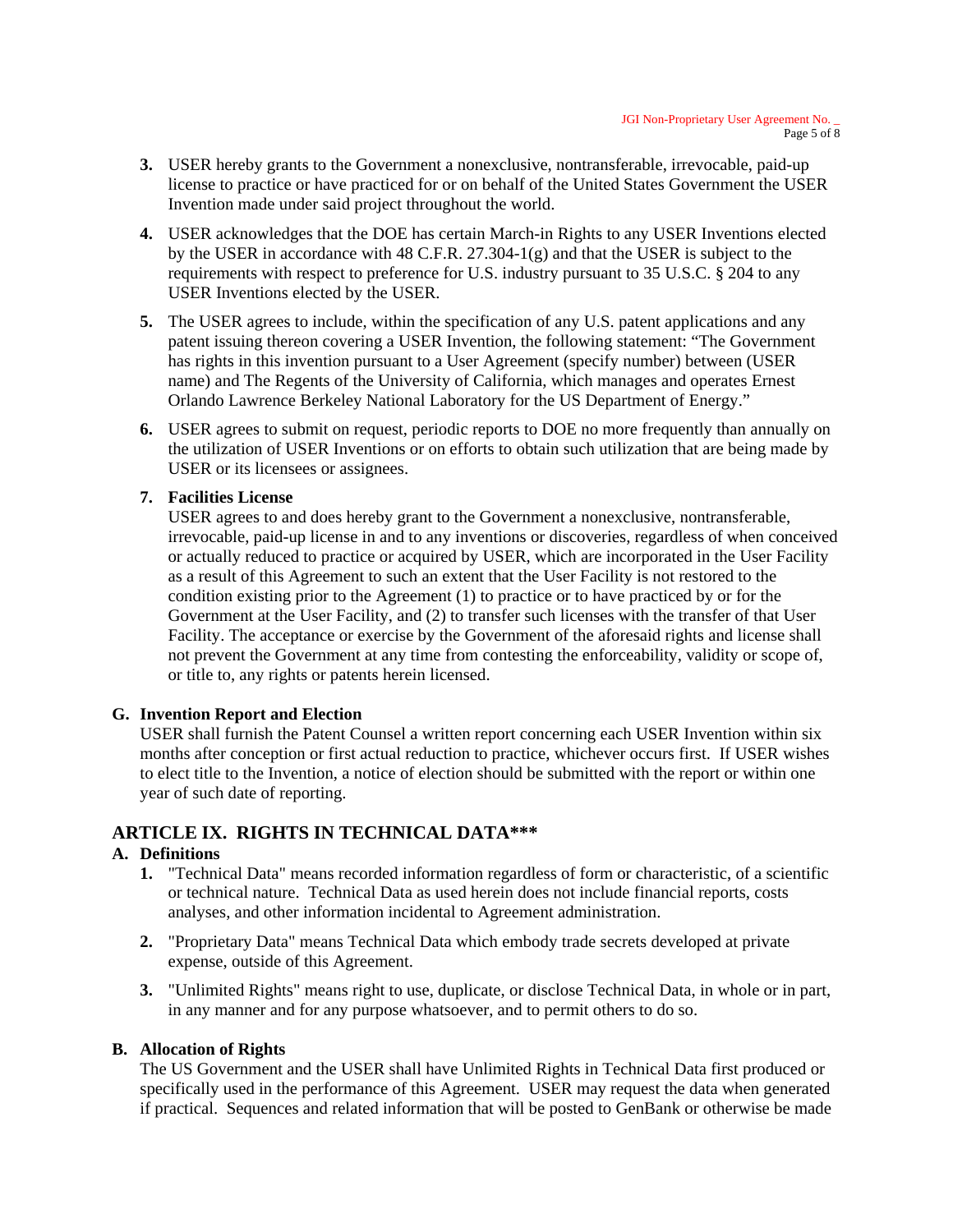publicly available may be used by anyone, including CONTRACTOR and USER, for any purpose, and may result in intellectual property rights accruing to such person or entity.

### **C. Deliverables**

- **1.** USER agrees to furnish to DOE or CONTRACTOR those data, if any, which are (a) specified to be delivered in Appendices, (b) essential to the performance of Work by DOE or CONTRACTOR personnel or (c) necessary for the health and safety of such personnel in the performance of the Work. Any data furnished to DOE or CONTRACTOR shall be deemed to have been delivered with Unlimited Rights.
- **2.** Upon completion or termination of the project, USER agrees to deliver to DOE and CONTRACTOR a nonproprietary report describing the Work performed under this Agreement.

### **D. Legal Notice**

The following legal notice shall be affixed to each report or publication resulting from this Agreement which may be distributed by USER:

# **DISCLAIMER NOTICE**

This document contains results from work performed under the auspices of the U.S. Department of Energy's Office of Science, Biological and Environmental Research Program and by the University of California, Lawrence Berkeley National Laboratory, Lawrence Livermore National Laboratory and Los Alamos National Laboratory. Neither CONTRACTOR, DOE, the U.S. Government, nor any person acting on their behalf: (a) make any warranty or representation, express or implied, with respect to the information contained in this document; or (b) assume any liabilities with respect to the use of, or damages resulting from the use of any information contained in the document.

# **E. Copyrighted Material**

- **1.** USER agrees to, and does hereby grant to the Government, and to its officers, agents, servants and employees acting within the scope of their duties:
	- **a.** A royalty-free, nonexclusive, irrevocable license to reproduce, translate, publish, use, and dispose of and to authorize others so to do, all copyrightable material first produced or composed in the performance of this Agreement by USER, its employees or any individual or concern specifically employed or assigned to originate and prepare such material; and
	- **b.** A license as aforesaid under any and all copyrighted or copyrightable works not first produced or composed by USER in the performance of this Agreement but which are incorporated in the material furnished or delivered under the Agreement, provided that such license shall be only to the extent USER now has, or prior to completion or final settlement of the Agreement may acquire, the right to grant such license without becoming liable to pay compensation to others solely because of such grant.
- **2.** USER agrees that it will not knowingly include in any report to DOE or deliverable under the Work, any copyrightable material furnished or delivered under this Agreement without a license as provided for in subparagraph 1(b) hereof, or without the consent of the copyright owner, unless it obtains specific written approval of the DOE Contracting Officer for the inclusion of such copyrighted materials.

# **F. Disclosure of Proprietary Data**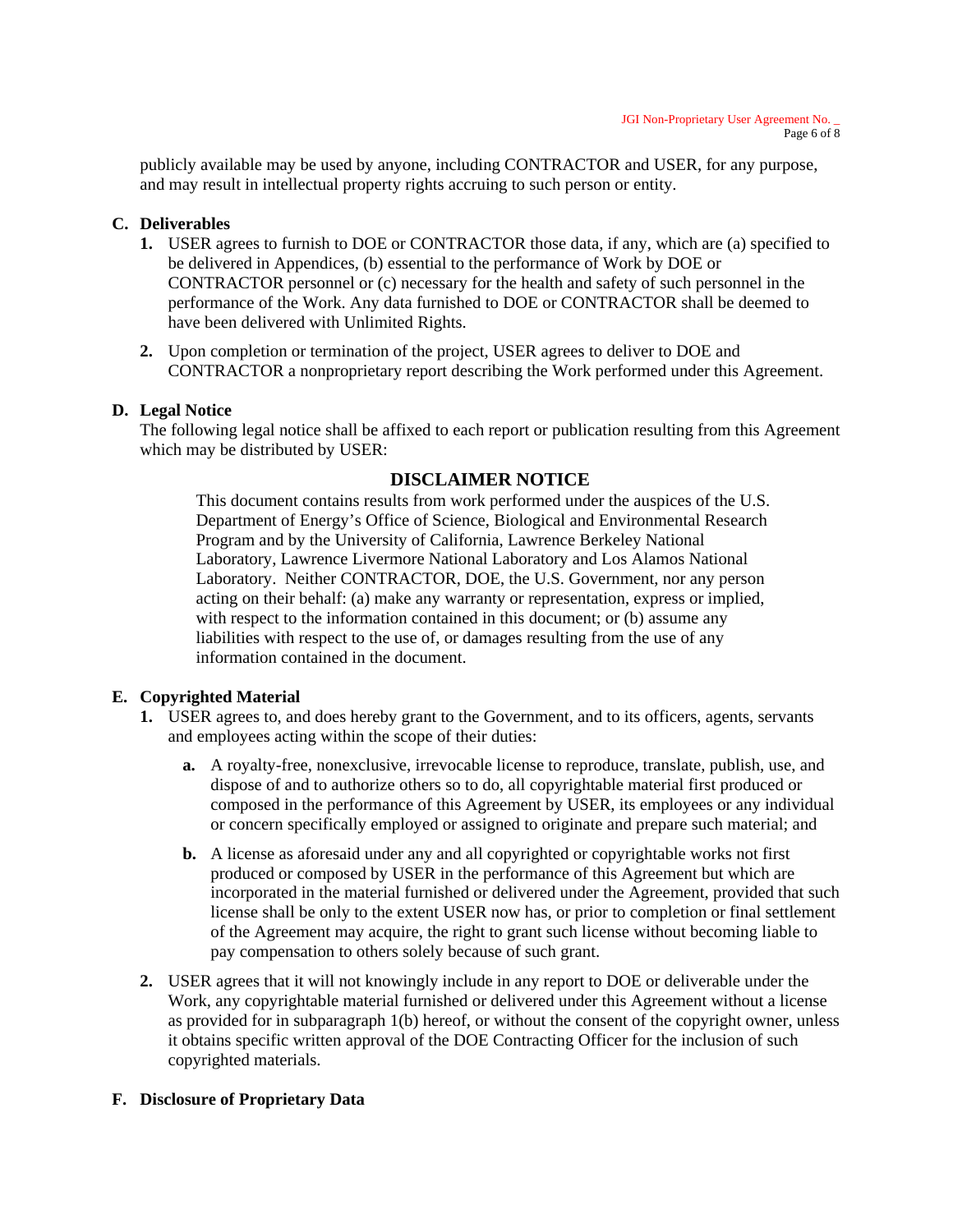The USER shall not send or disclose Proprietary Data or material to the User Facility except at USER's own risk. Any such data or material, regardless how it is marked, shall be deemed Technical Data and CONTRACTOR shall have Unlimited Rights in the data.

# **G. Release of Biological Materials Information**

- **1.** Sequencing Data: The permitted use of the materials will be limited to that which is described in the Work. Substantive changes in the Work will require execution of a new Appendix. JGI will not transfer the biological materials it receives for sequencing to other parties without the consent of USER. Sequence data from the biological materials JGI receives for sequencing will be posted to GenBank or will otherwise be made publicly available for use by anyone for any purpose. Such release of sequencing data to Genbank will not be delayed unless as otherwise stated in the JGI Data Release Policy. The USER understands that the JGI cannot limit how the sequence data will be ultimately used after posting to GenBank.
- **2.** Synthesis Data: Upon project completion or end date, whichever is later, detailed information on the biological materials created, synthesized and generated in the course of the Work will be posted to GenBank and/or will otherwise be made publicly available to the public subject to the terms and conditions of an executed Material Transfer Agreement. Such release of sequencing data or the biological materials will not be delayed unless as otherwise stated in the JGI Data and Genetic Resource Release Policy. The USER understands that the JGI cannot limit how the synthesis data will be ultimately used after posting to GenBank.

# **ARTICLE X. LABORATORY SITE ACCESS, SAFETY AND HEALTH\*\*\*-- RESERVED**

# **ARTICLE XI. PERSONNEL RELATIONSHIPS\*\*\*--RESERVED**

# **ARTICLE XII. EXPORT CONTROLS\*\*\***

USER acknowledges that the export of goods, material or Technical Data may require some form of export control license from the US Government and that failure to obtain such export control license may result in criminal liability under the laws of the United States.

# **ARTICLE XIII. PUBLICATIONS\*\*\***

- **A.** USER and CONTRACTOR will provide each other copies of articles or any publication of information generated pursuant to this Agreement for review and comment 14 days prior to publication.
- **B.** USER will not use the name of CONTRACTOR or the US Government or their employees in any promotional activity, such as advertisements, with reference to any product or service resulting from this Agreement, without prior written approval of the US Government and CONTRACTOR.

#### **C. Acknowledgements**

**1**. Any external publication using data or biological materials and/or resulting from a joint JGI-EMSL proposal should contain the following statement in the acknowledgments:

*"(A portion of) This research was performed under the JGI-EMSL Collaborative Science Initiative and used resources at the DOE Joint Genome Institute and the Environmental Molecular Sciences Laboratory, which are DOE Office of Science User Facilities. Both facilities*